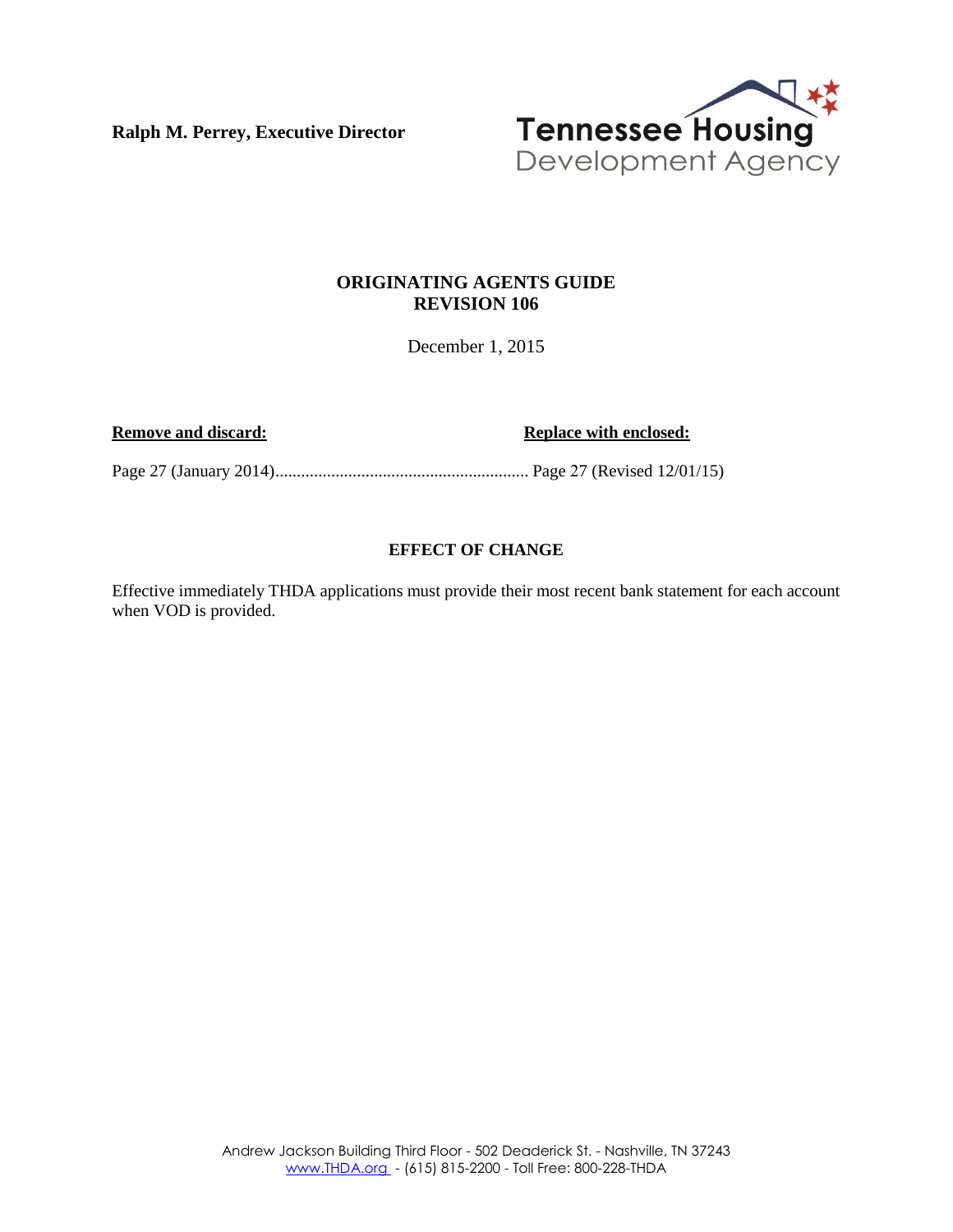

# **Originating Agents Guide**

# JANUARY 2014

Latest Revision: 12/01/15